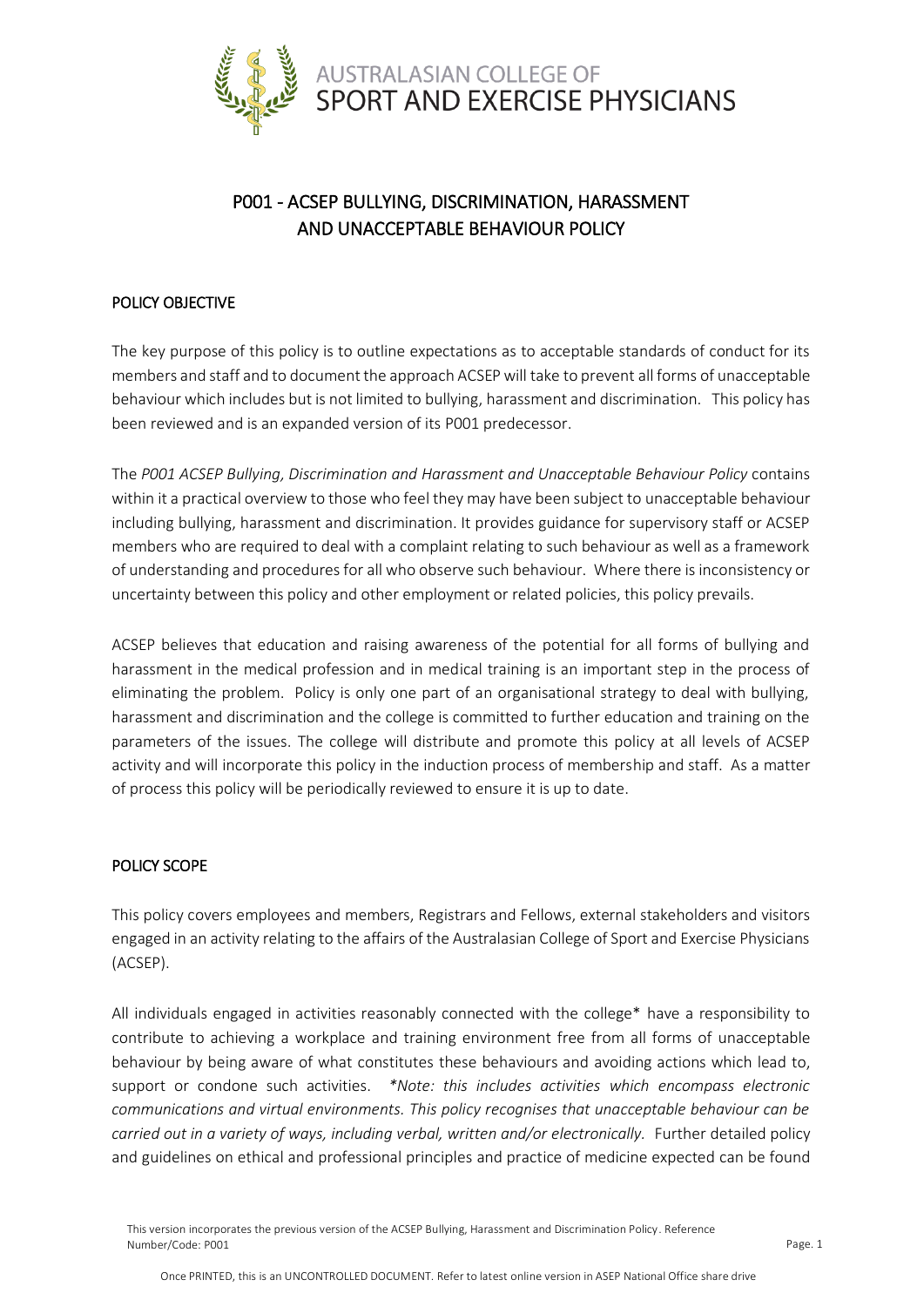

in the *[P015 ACSEP Code of Ethics & Professional Behaviour \(Fellows\)](http://www.acsep.org.au/content/Document/P015%20Code%20of%20Ethics%20%26%20Professional%20Behaviour.pdf)* as well as the online *ACSEP [Equality](https://www.acsep.org.au/page/news/equality-and-inclusion-statement)  and Inclusion Statement, [IOC Consensus Statement on harassment and abuse \(non-accidental violence\)](https://www.acsep.org.au/page/news/equality-and-inclusion-statement)  [in sport](https://www.acsep.org.au/page/news/equality-and-inclusion-statement)* and the *[ACSEP College Peer Support Group,](https://www.acsep.org.au/page/better-members/college-peer-support) [Better Members](https://www.acsep.org.au/page/better-members)* and *[ACSEP Mental Health](https://www.acsep.org.au/page/resources/mental-health) Plan* resources all found online on the ACSEP website.

## POLICY COMMITMENT AND RESPONSIBILITIES

- 1.1. ACSEP is committed to advocating and upholding fundamental human rights whilst maintaining the highest international standards of ethics and quality in training, research and governance.
- 1.2. ACSEP recognises and supports the particular needs and aspirations of Aboriginal, Torres Strait Islander, Māori and Pacific Islander people and is committed to genuine strategic efforts to do this in the workplace. These are including but not limited to:
	- $\triangleright$  Having knowledge of, respect for, and sensitivity towards, the histories and specific cultural needs of the Indigenous communities the college serves and works with/alongside;
	- ➢ Acknowledging and understanding the social, economic and cultural factors which are operating as inequalities and systemic barriers within the workplace and greater social space in order to actively investigate and address these barriers positively;
	- ➢ Following the framework and initiatives as set out in the [ACSEP RAP \(Reconciliation Action](http://www.acsep.org.au/content/Document/ACSEP%20RAP%2017-18.pdf)  [Plan\)](http://www.acsep.org.au/content/Document/ACSEP%20RAP%2017-18.pdf) with view to achieving all of its short and long-term goals.
- 1.3. ACSEP is committed to continually develop and improve its practices and structure to provide inclusive and diverse workplaces and training situations. This includes supporting and maintaining healthy and safe work and training sites which promote the physical and mental wellbeing of employees, trainees and membership as well as encourage and consider the contribution of all employees and membership from different backgrounds, experiences and perspectives.
- 1.4. ACSEP is committed to providing a workplace that is seen as a positive and rewarding place to work and learn by employees, membership and external stakeholders and is safe and free from all forms of unacceptable behaviour (bullying, harassment, discrimination, victimisation etc.).
- 1.5. ACSEP requires all membership, employees and those associated with the college to respect the opinions and spiritual beliefs of others and their right to practise their beliefs.
- 1.6. ACSEP is committed to providing a workplace that allows staff, trainees and membership to make complaints without the risk of victimisation and as a governing body ASCEP will effectively respond to all forms of unacceptable behaviour when raised, and will investigate promptly, confidentially and impartially. ACSEP will take appropriate action against persons behaving in any way that falls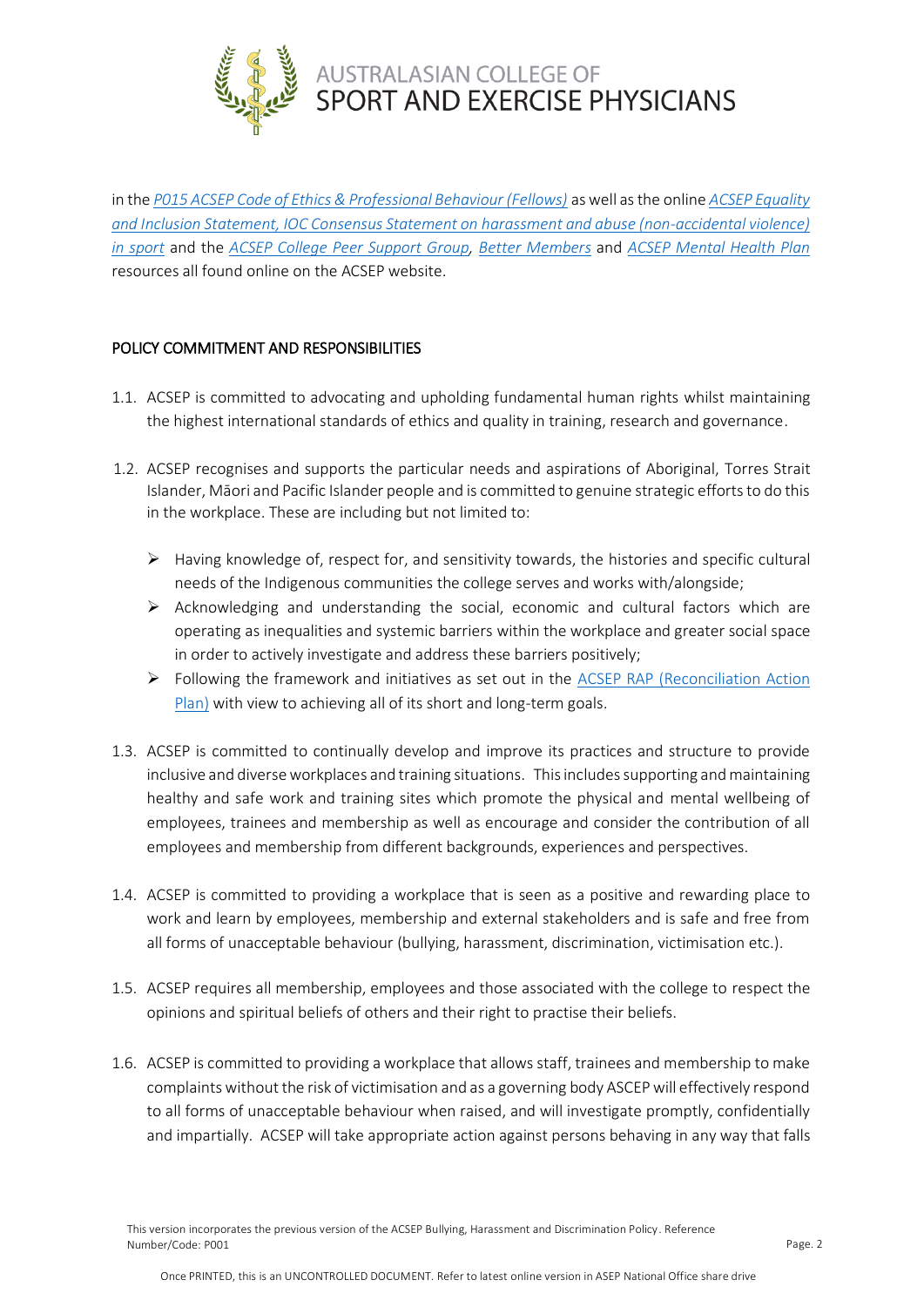

within the parameters of unacceptable behaviour, this may include disciplinary action under ACSEP rules.

- 1.7. ACSEP employees and membership are expected to act in good faith and use skill, care and diligence in the performance of all duties and responsibilities, and not intentionally cause serious risk to the reputation or viability of the college, consistent with their employment and membership obligations.
- 1.8. ACSEP employees and membership are expected to maintain a standard of conduct and work performance and demonstrate professionalism and courtesy in dealing with other members, employees, students or applicants, contractors, visitors and members of the public.
- 1.9. ACSEP is committed to providing continued advice and support to its members through awareness, training and development programs.
- 1.10. ACSEP is committed to supporting and assisting its membership who are managers, supervisors, trainers, committee members and committee chairs to exercise their leadership and authority to ensure a supportive, flexible, safe and inclusive work and training environment; and ensure that their relationships with registrars, members, employees and the public are professional and respectful.
- 1.11. ACSEP requires all associated with the college in leadership, supervisory or trainer positions to be mindful at all times of the power imbalances that exist in exercising these roles by paying proper regard to the welfare of those they engage with and to:
	- 1.11.1. not initiate, cultivate or encourage relationships that do not pay that proper regard
	- 1.11.2. not engage in any activity inconsistent with the responsibilities, commitments, standards and expectations set out in this policy
	- 1.11.3. to take all reasonable steps to avoid and resolve conflicts of interest
- 1.12. ACSEP requires all membership, employees and those associated with the college to act in the best interests of the college when carrying out their duties and responsibilities and must not allow their private interests or the interests of others to interfere with that obligation.
- 1.13. ACSEP requires all membership, employees and those associated with the college to disclose any conflict of interest and adhere to the college's determination on the management of the conflict.
- 1.14. ACSEP requires that all membership, employees and those associated with the college must take all reasonable steps not to directly or indirectly or through any third party: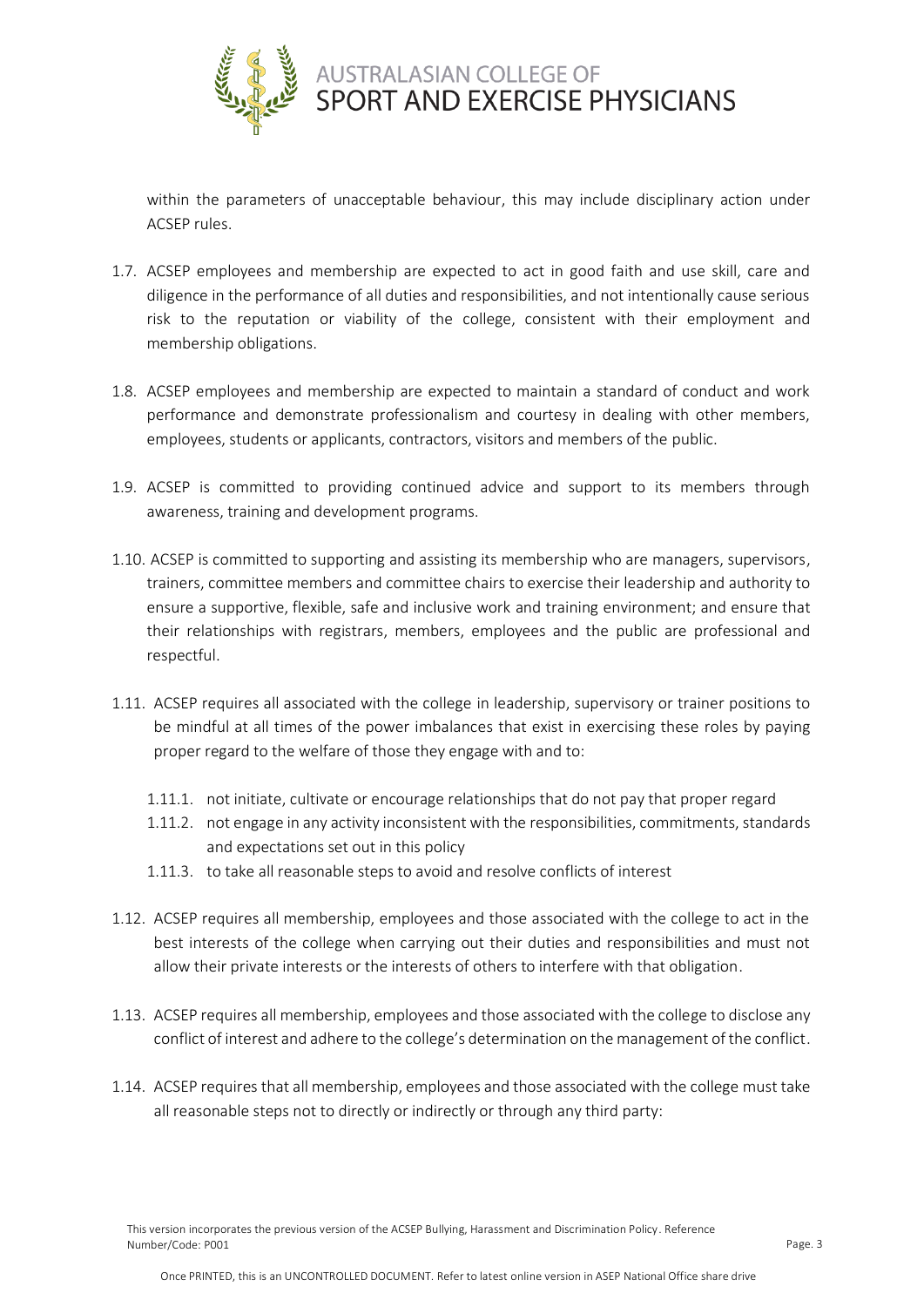

- 1.14.1. use the college's intellectual property and resources to benefit a third party without prior written authority of the college
- 1.14.2. induce or attempt to induce an employee to perform work in competition with the college or to act in a manner contrary to an employee's employment obligations or membership obligations

## **2. UNACCEPTABLE BEHAVIOUR PROCEDURAL PRINCIPLES**

ACSEP views the following matters as unacceptable behaviour and will address each separately. Individuals may also be personally liable for external complaints, including criminal complaints. In such circumstances, ACSEP will not provide support where the employee or member has not complied with the parameters of this policy. The college may, at its discretion, determine that suspected or alleged non-compliance with this policy may warrant investigation of the matter without necessity of a complaint being raised. The college may, at its discretion, take any lawful action it deems necessary in response to concerns regarding the health, wellbeing or safety of an individual, irrespective of the actions contemplated in this policy or any other policy.

\*\*\*

#### **2.1. Unlawful Discrimination**

Unlawful discrimination is the less favourable treatment of a person because of something which is special to an individual or small group of people. There are State and Federal laws against discrimination in employment and education and unlawful discrimination can be Direct or Indirect.

2.1.1. Direct Discrimination under the Equal Opportunity Act 2010 is when someone treats you unfavourably, or proposes to treat you unfavourably, because of your protected attribute. There are 20 protected attributes:

| Age                | Breastfeeding                  | Religion                         |
|--------------------|--------------------------------|----------------------------------|
| Disability         | Family responsibilities        | Sexual orientation               |
| Gender identity    | Immigrant status               | Intersex status                  |
| Industrial history | Marital or relationship status | Sex                              |
| Medical history    | Nationality or citizenship     | Gender identification/expression |
| Political opinion  | Potential pregnancy            | Social origin                    |
| Pregnancy          | Race                           |                                  |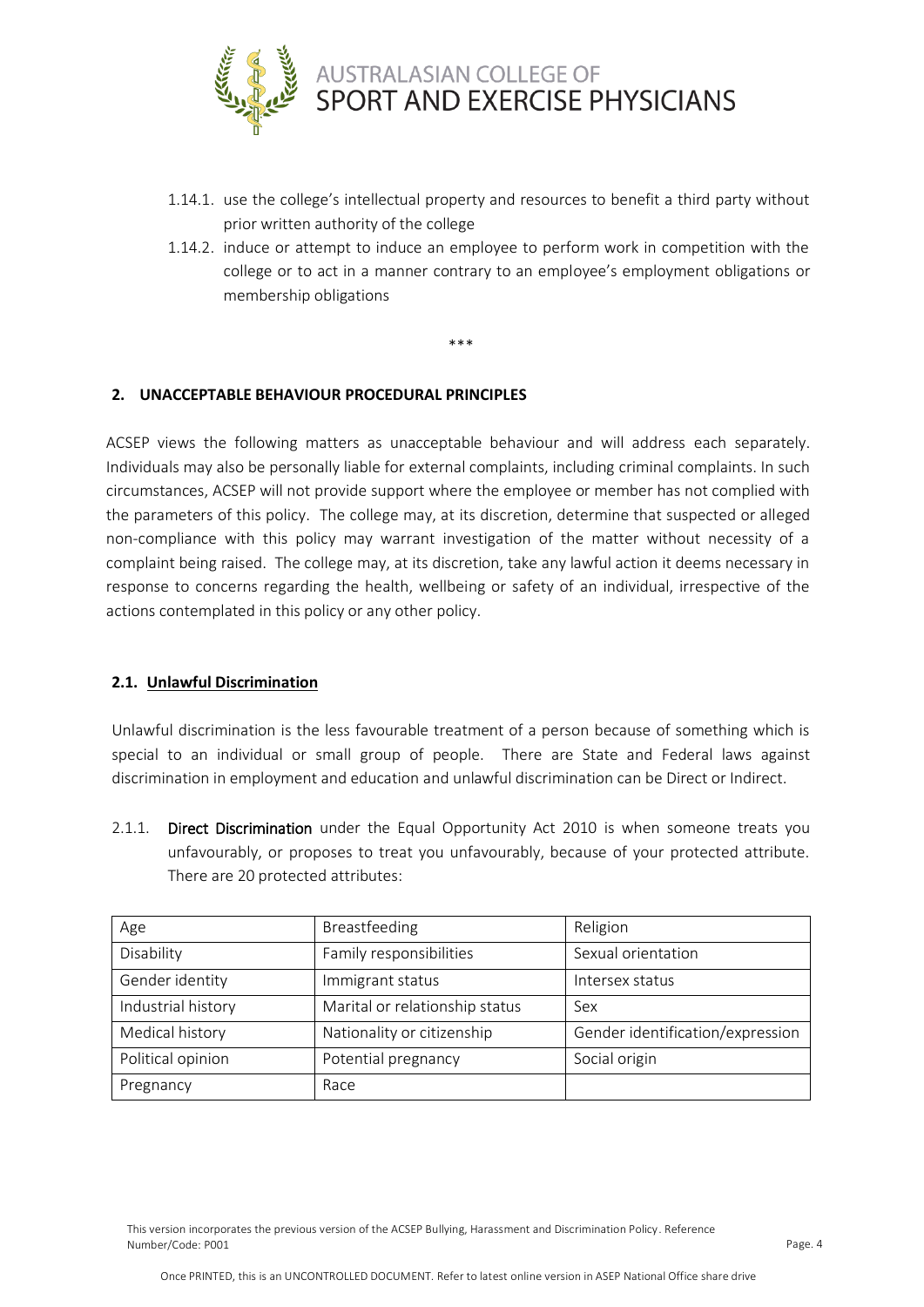

- 2.1.2. Indirect Discrimination occurs when a work practice, procedure or requirement unreasonably disadvantages an individual for a reason prohibited by legislation. An individual must not directly or indirectly, or incite others to, engage in any of the following behaviours, in any circumstance which may have an impact on the workplace:
	- i. unlawfully discriminate against other individuals based on a protected attribute defined in this policy or at law;
	- ii. engage in harassment;
	- iii. engage in sexual harassment;
	- iv. sexually assault an individual;
	- v. physically or verbally assault an individual;
	- vi. engage in bullying;
	- vii. engage in stalking;
	- viii. engage in victimisation;
	- ix. vilify an individual or group of individuals; or
	- x. engage in child abuse or any form of unlawful dealing with a child.

## **2.2. Harassment including Sexual Harassment**

- 2.2.1.Harassment (verbal, written, physical and/or electronic communication) on any of the attributes specified is unlawful and can manifest itself in the workplace as behaviours that are unwelcome and make a person feel intimidated, offended, degraded or scared.
- 2.2.2.Intention to harass or offend, humiliate or intimidate need not be proven for this conduct to be against the law. The intention or motive of an alleged harassment is not relevant. The important matter is how the behaviour affects the person it is directed against and how they perceived or experienced the behaviour.
- 2.2.3.Harassment can impact an individual employee, or a group of employees and harassment can be a single incident and does not need to be repeated to be unacceptable.
- 2.2.4. Sexual Harassment is unsolicited comments or conduct (verbal, written, physical and/or electronic) of a sexual nature which is unwelcome in a situation where a reasonable person, having regard to all the circumstances, should have anticipated that the person harassed would be offended, humiliated or intimidated.
- 2.2.5. Sexual Harassment is not gender defined and may involve a person of the opposite sex, same sex or any gender identification. PLEASE NOTE: The Sex and Age Discrimination Legislation Amendment Act 2011 (Australia) amended the Sex Discrimination Act 1984 in May 2011 to expand the protections against sexual harassment.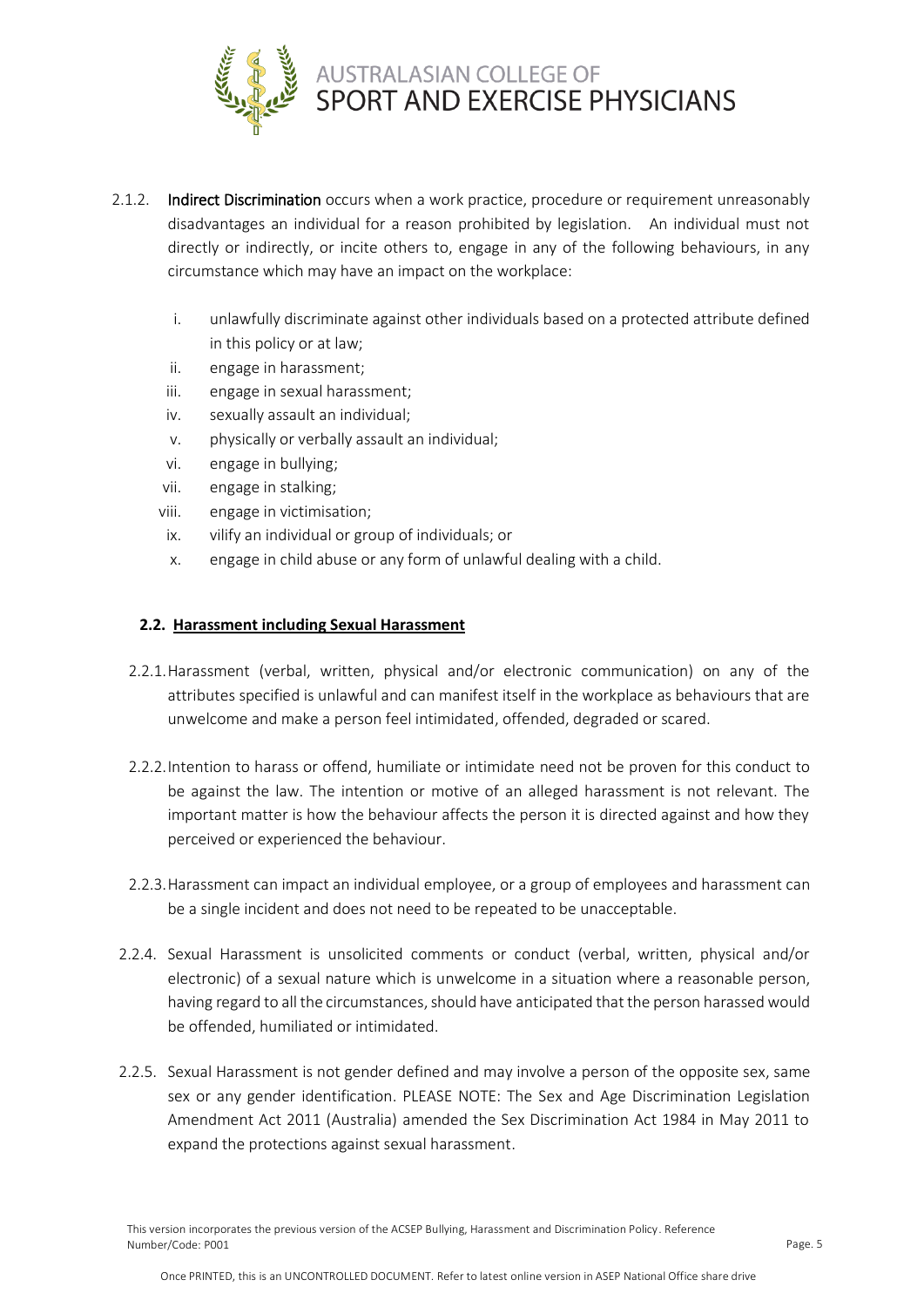

## 2.2.6. Sexual harassment can take various forms such as:

- i. Behaviour accompanied by a direct or implied threat, benefit or promise;
- ii. A compliance being demanded in return for professional or personal advantages or the avoidance of an employment detriment;
- iii. Physical contact;
- iv. Verbal comments;
- v. Propositions;
- vi. Staring or leering
- vii. Unnecessary familiarity, such as deliberately brushing up against you or unwelcome touching
- viii. Suggestive comments or jokes
- ix. Insults or taunts of a sexual nature
- x. Intrusive questions or statements about your private life
- xi. Sending sexually explicit emails or text messages
- xii. Inappropriate advances on social networking sites
- xiii. Accessing sexually explicit internet sites
- xiv. Requests for sex or repeated unwanted requests to go out on dates
- xv. Behaviour that may also be considered to be an offence under criminal law, such as physical assault, indecent exposure, sexual assault, stalking or obscene communications.
- xvi. The display of offensive material (this includes material access from the internet or by email);
- xvii. Behaviour which can create sexually permeated hostile working environments; or
- xviii. Behaviour which would also be an offence under the criminal law, such as physical assault, indecent exposure, sexual assault, stalking or obscene communication.
- 2.2.7. Sexual harassment does not include behaviour based on mutual attraction, friendship and respect or interactions that are consensual, welcomed or reciprocated.
- 2.2.8. ACSEP wishes to ensure that persons working within its environment respect the sensitivities of others, especially considering their potential differing social and cultural standards. That may mean that some behaviour may be acceptable to some persons but unacceptable to others. Cultural differences or ethnic background values are not an excuse or justification for sexual harassment.

## **2.3. Vilification**

Vilification refers to unwelcome comments or actions (verbal, written or electronic) and is any act that happens publicly and could incite others to hate, have serious contempt for, or severely ridicule an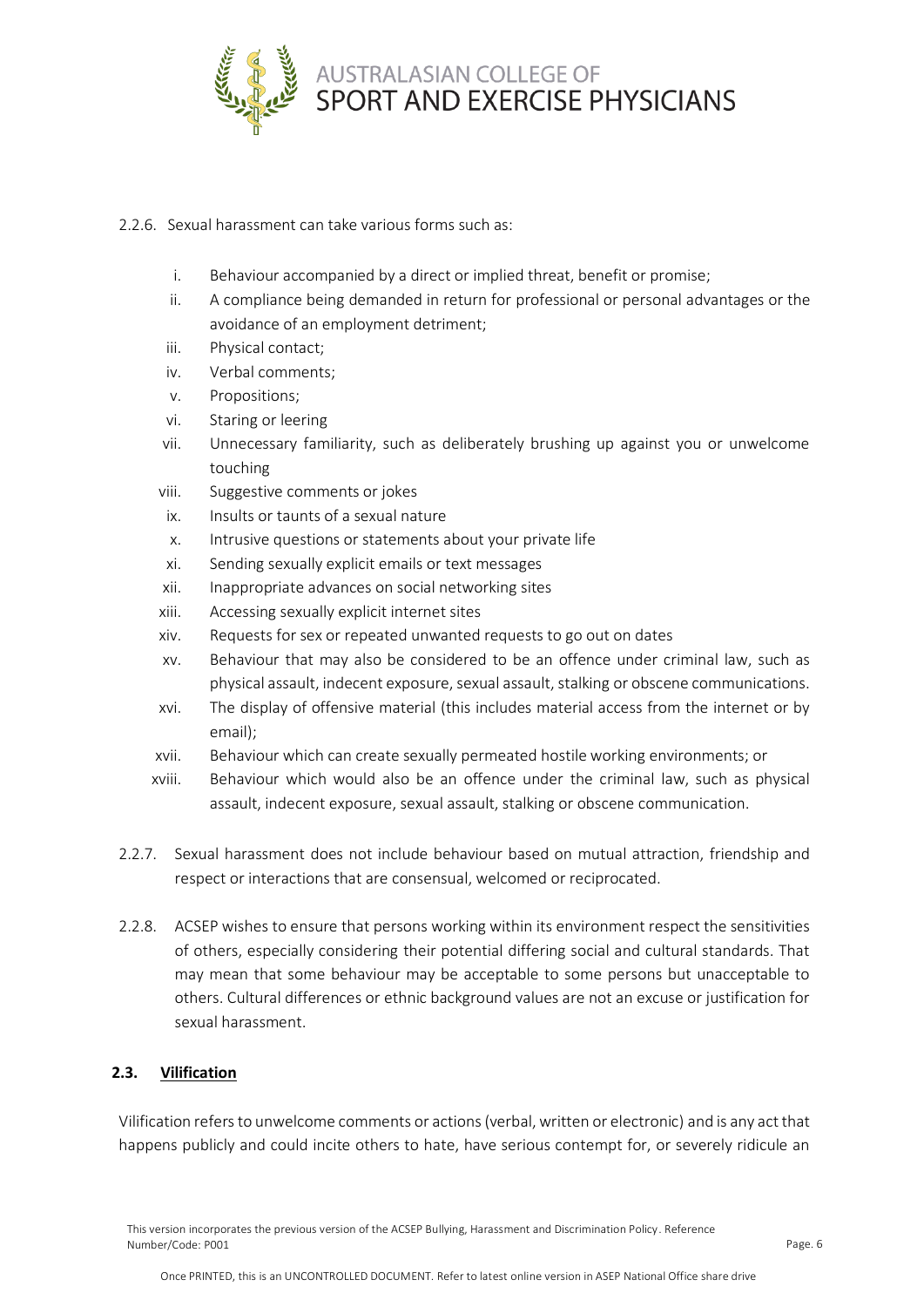

individual or group of people for any of the 20 protected attributes as outlined in Equal Opportunity Act 2010 (see 2.4). Vilification can be a single incident and does not need to be repeated to be unacceptable.

# **2.4. Physical, Sexual and other Assaults**

ACSEP urges a victim of or a witness to any apparent physical, sexual or any other assault to bring the matter to the immediate attention of the college through any appropriate trusted officer. The college deals with these matters confidentially, sensitively and in conjunction with external authorities. In circumstances where an individual prefers to disclose matters to local police or a support service or rather than make a formal complaint, the college may draw on these disclosures to initiate appropriate actions:

Disclosures may be made:

- $\triangleright$  in person via local police or local support services
- ➢ online www.1800respect.org.au (Australia) or https://www.humanrights.gov.au/complaints/make-complaint/complaintform or Sexual Abuse Prevention Network (NZ)
- $\triangleright$  on the phone via the Australia Inappropriate Workplace Behaviour Reporting Line (1800 685 463) or Human Rights Commission 1300 656 419. Auckland Safe Network (09 377 9898), Wellington STOP (04 566 4745), Christchurch STOP (03 353 0257)

## **2.5. Workplace Bullying**

Workplace Bullying is repeated unreasonable and inappropriate behaviour that creates a risk to health and safety which creates a hostile and offensive work atmosphere and demeans and humiliates individuals and/or groups.

- 2.5.1. Repeated unreasonable behaviour refers to the persistent nature of the behaviour and can involve a range of behaviour over time. Unreasonable behaviour can include behaviour that is victimising, humiliating, intimidating or threatening. A single incident of unreasonable behaviour is not generally considered to be Workplace Bullying, however if it is repeated then this behaviour may constitute Workplace Bullying.
- 2.5.2. Workplace Bullying can occur wherever people work together in all types of workplaces. Bullying can be carried out in a variety of ways, including face to face, in writing and/or electronically and along with intimidating physical behaviour it can include psychological behaviour such as isolating or ignoring someone to intimidate, manipulate or humiliate.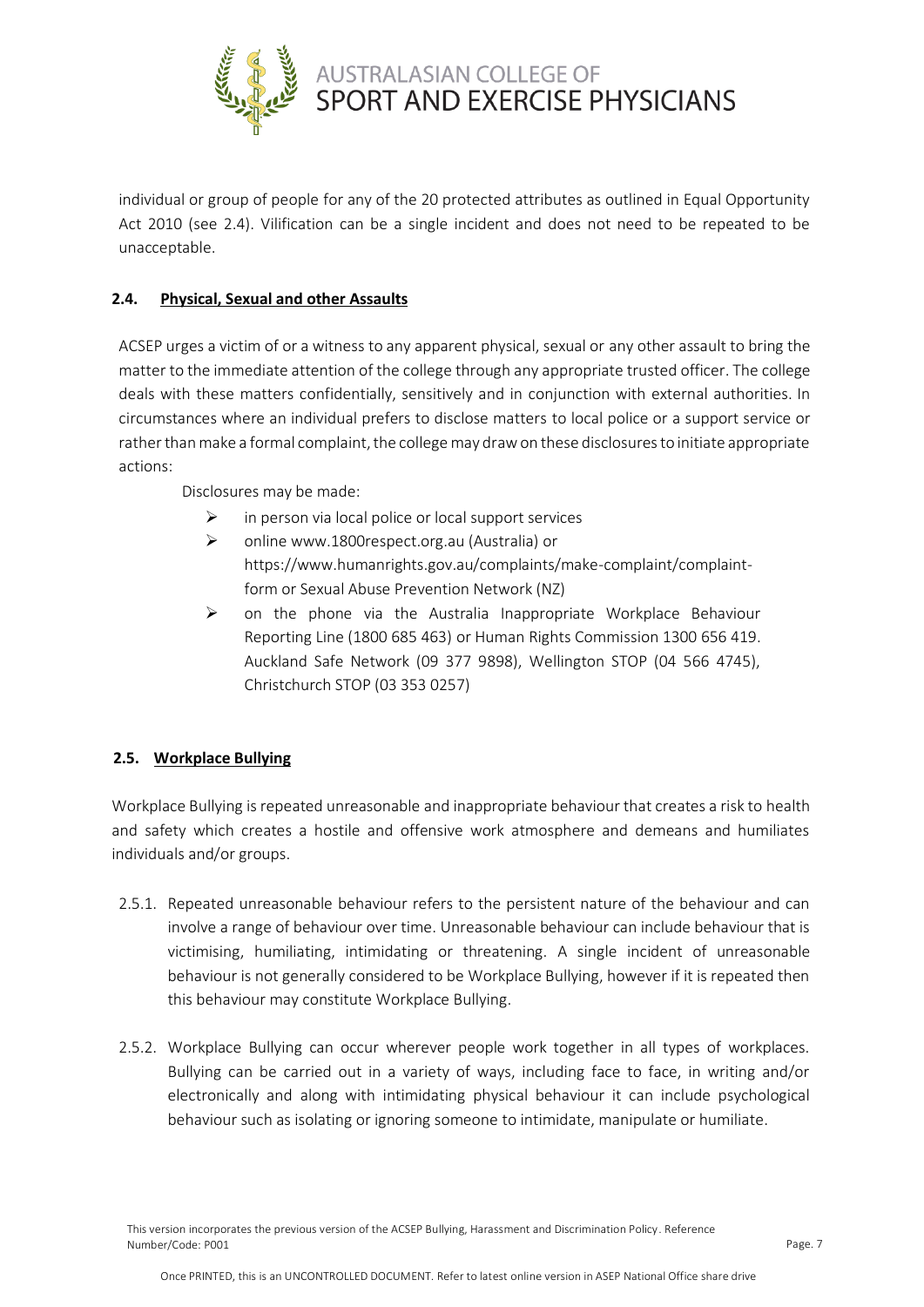

- 2.5.3. Workplace Bullying may also involve harassment or discrimination which are breaches of Federal and State acts and give rise to legal claims against the individual and ACSEP.
- 2.5.4. Examples of Workplace Bullying include, but are not limited to:
	- i. Manipulation;
	- ii. Intimidation;
	- iii. Belittling remarks;
	- iv. Offensive remarks or behaviour;
	- v. Degrading remarks or behaviour;
	- vi. Unreasonable persistent criticism which is not part of a performance review process;
	- vii. Fault finding without justification;
	- viii. Verbal and physical abuse;
	- ix. Isolation from colleagues;
	- x. Withholding information employees or members need to perform their job or training;
	- xi. Setting unachievable targets with the intent of causing employees or members to fail.
	- xii. Cyber-Bullying\*
	- The term 'cyber-bullying' is any bullying, harassment or discrimination, as defined above, when such activity is conducted utilising electronic communication media. Such media includes, but shall not be limited to, email messages, text messages, instant messages, social networking sites, internet- based video sites, and posting of blogs.
- 2.5.5. Workplace Bullying can be directed at a single worker or group of workers and can be carried out by one or more workers. It can occur:
	- i. Downwards from employers, managers, or supervisors to employees or registrars
	- ii. Sideways between all individuals/groups
	- iii. Upwards from employees or registrars to employers, managers, or supervisors
- 2.5.6. Workplace Bullying can be harmful to the person experiencing it and to those who witness it. Reactions will vary depending on individual characteristics as well as the specific situation. Some although not all reactions include:
	- i. Distress, anxiety, panic attacks or sleep disturbance
	- ii. Physical illness, such as muscular tension, headaches and digestive problems
	- iii. Loss of self-esteem and feelings of isolation
	- iv. Deteriorating relationships with colleagues, family and friends
	- v. Depression
	- vi. Thoughts and acts of self-harm
- 2.5.7. Workplace Bullying can damage the reputation of a business and can lead to:
	- i. High staff turnover
	- ii. Low morale and motivation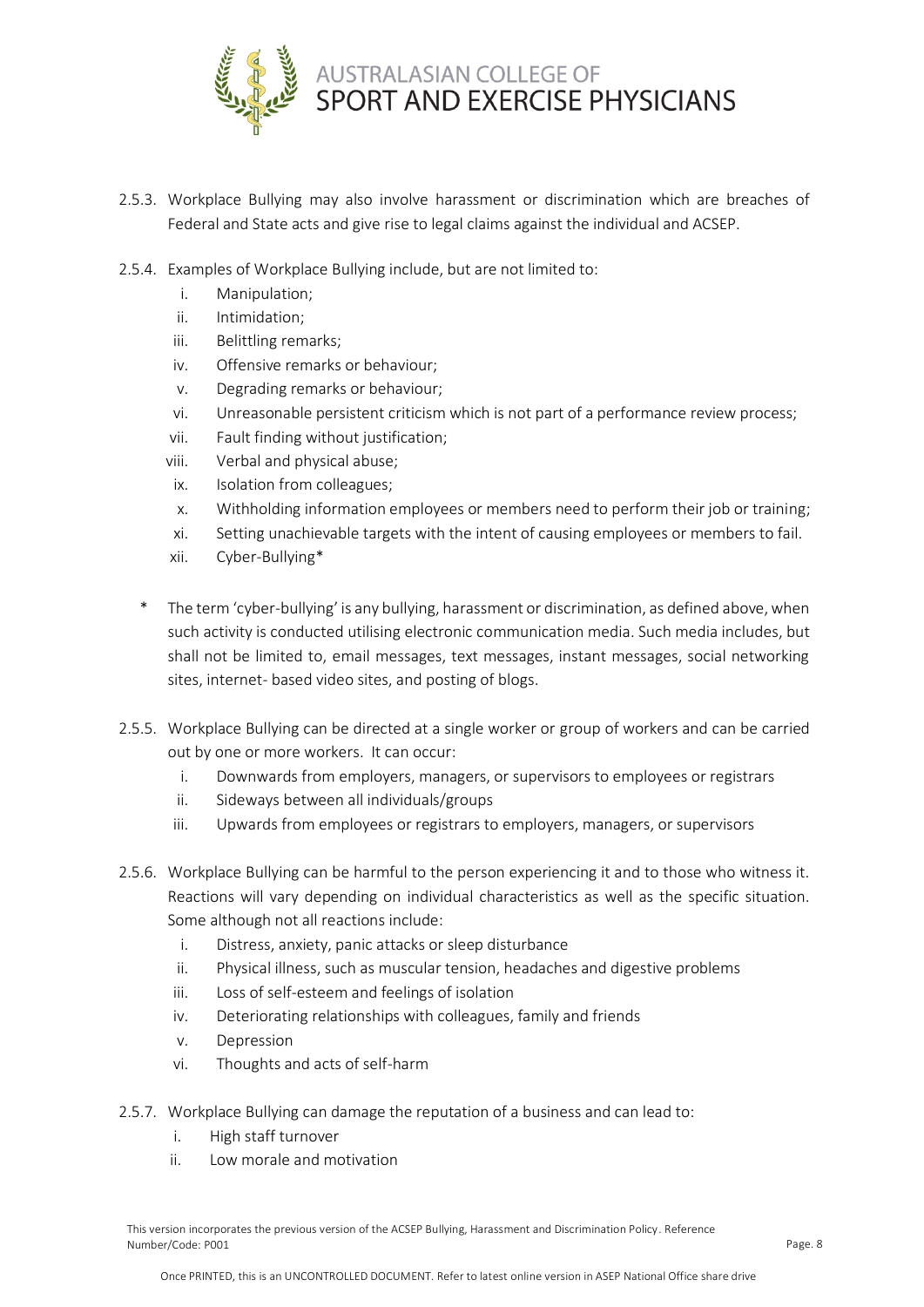

- iii. Increased absenteeism
- iv. Lost productivity
- v. Costly compensation claims or legal action

## **2.6. What is not considered to be Workplace Bullying?**

It is reasonable for managers and supervisors to allocate work and to give fair and reasonable feedback on an employee/registrar's performance. These actions are not considered to be Workplace Bullying if they are carried out in a reasonable manner, taking the particular circumstances into account. Reasonable management action taken in a reasonable way. Examples of reasonable management action include:

- i. Setting reasonable performance goals, standards and deadlines
- ii. Rostering and allocating working hours where the requirements are reasonable
- iii. Deciding not to select an employee for promotion where a reasonable process is followed and documented
- iv. Informing an employee or registrar about unsatisfactory work performance when undertaken in accordance with any workplace policies or agreements such as performance management guidelines
- v. Informing an employee or registrar about inappropriate behaviour in an objective and confidential way
- vi. Implementing organisational changes or restructuring
- vii. Termination of employment or training on reasonable and demonstrable grounds

#### **3. Procedural Principles and Reporting**

- 3.1. Regarding all commitments and principles outlined above, ACSEP encourages early identification of all issues and supports a transparent information exchange between all parties to ensure a common understanding of the challenges and opportunities for improvement.
- 3.2. All complaints or reports of inappropriate workplace behaviour as outlined in this policy will be actioned immediately and treated confidentially. \* NOTE Education providers like ACSEP must inform their governing body (AHPRA / NZMC) if they have formed a reasonable belief that a registered health practitioner has behaved in a way that constitutes a form of notifiable conduct.
- 3.3. ACSEP recognises that work and training colleagues play an important role in supporting those who experience any form of unacceptable behaviour and encourage those who witness any form of harassment, bullying or discrimination to take some form of supportive positive action when it happens.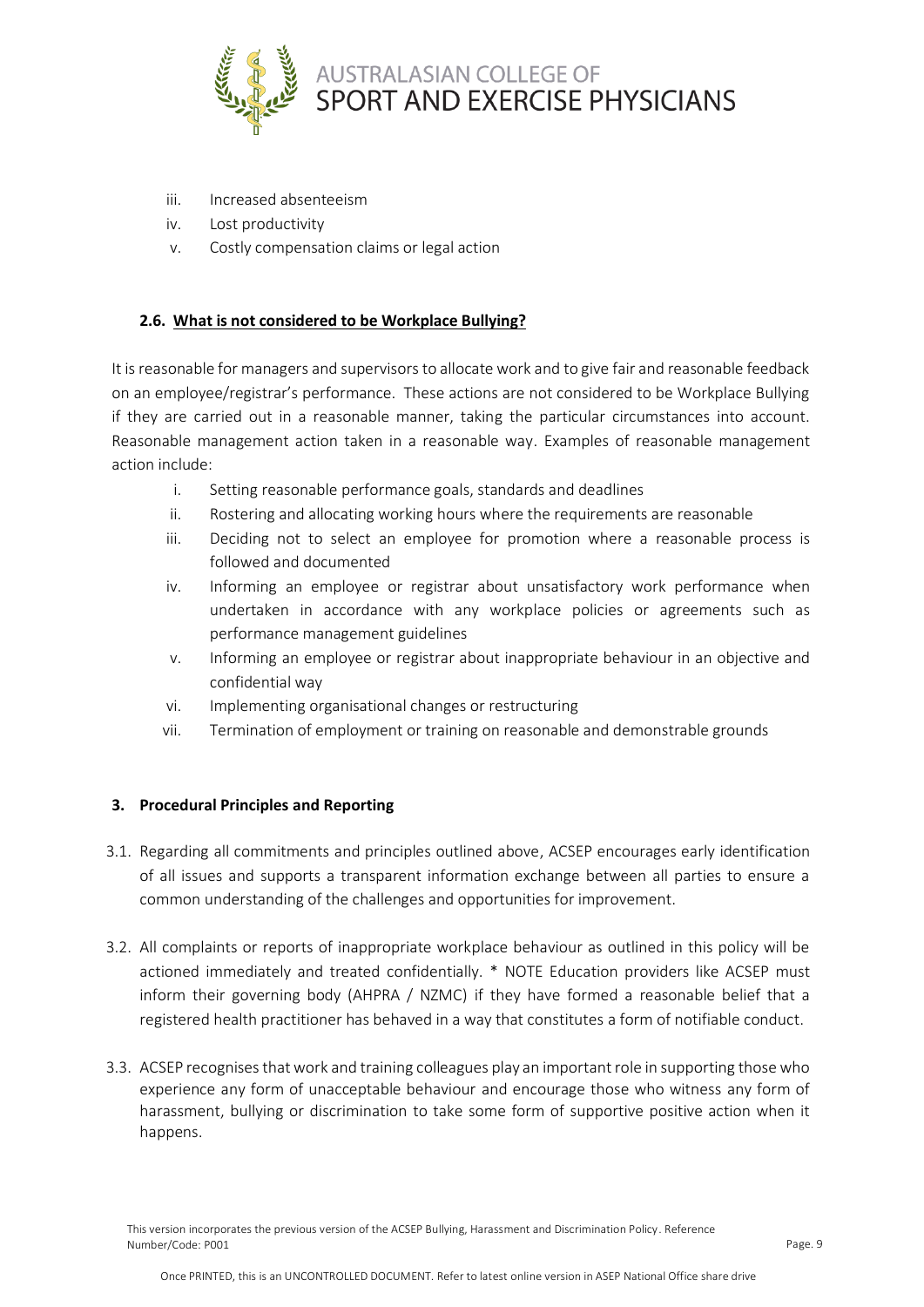

- 3.4. ACSEP is committed to procedural processes whereby workplace behaviour, wellbeing and performance improvement of college employees, Fellows and Registrars and those affiliated or associated with ACSEP follow a continuous cycle where the college can:
	- i. identify behaviour concerns and other risk flags
	- ii. analyse the level of risk and opportunities for improvement
	- iii. determine appropriate interventions
	- iv. ensure that action is taken to mitigate risk
	- v. support ongoing improvement
- 3.5. Any person who considers they may have experienced an incident or behaviour set out in this policy may submit a formal complaint. It is not necessary for a person to have sought informal assistance before submitting a formal complaint. The current procedural principles on reporting are based on two strands:

## o Mandatory Reporting (1)

Unacceptable behaviour(s), performance concerns, inherent vulnerability's and emerging serious risks are identified and reported by the person(s) involved or raised by a third-party external stakeholder or as a consequence of a practice/site visit. Note: Mandatory reporting matters are outlined by governing health practitioner bodies NZMC and AHPRA.

#### o Non-Mandatory Reporting (2)

Matters not of a mandatory reporting severity but still representing behaviours of concern and if the complainant is unable to raise the issues with the person involved and resolve the issue as soon as possible the issue should be referred to the College CEO who will take the issue to Board level and to the Professional Standards Committee for review and consideration.

- 3.6. All risks relating to organisational safety culture will be taken very seriously particularly where evidence of bullying, discrimination or personal safety of parties is apparent or in question. In this instance, all risk flags should be assessed with any and all available information to better understand the extent of the issues and its impact on training engagement, patient care, reporting culture and management (college) response.
- 3.7. ACSEP recognises that identifying risks from this context will require continual development of strategies to support improved performance and behavioural integrity across all areas of membership and employment. Understanding and identifying the challenges our Fellows and Registrars face also provides a better appreciation of the contextual environment ACSEP members and staff operate in.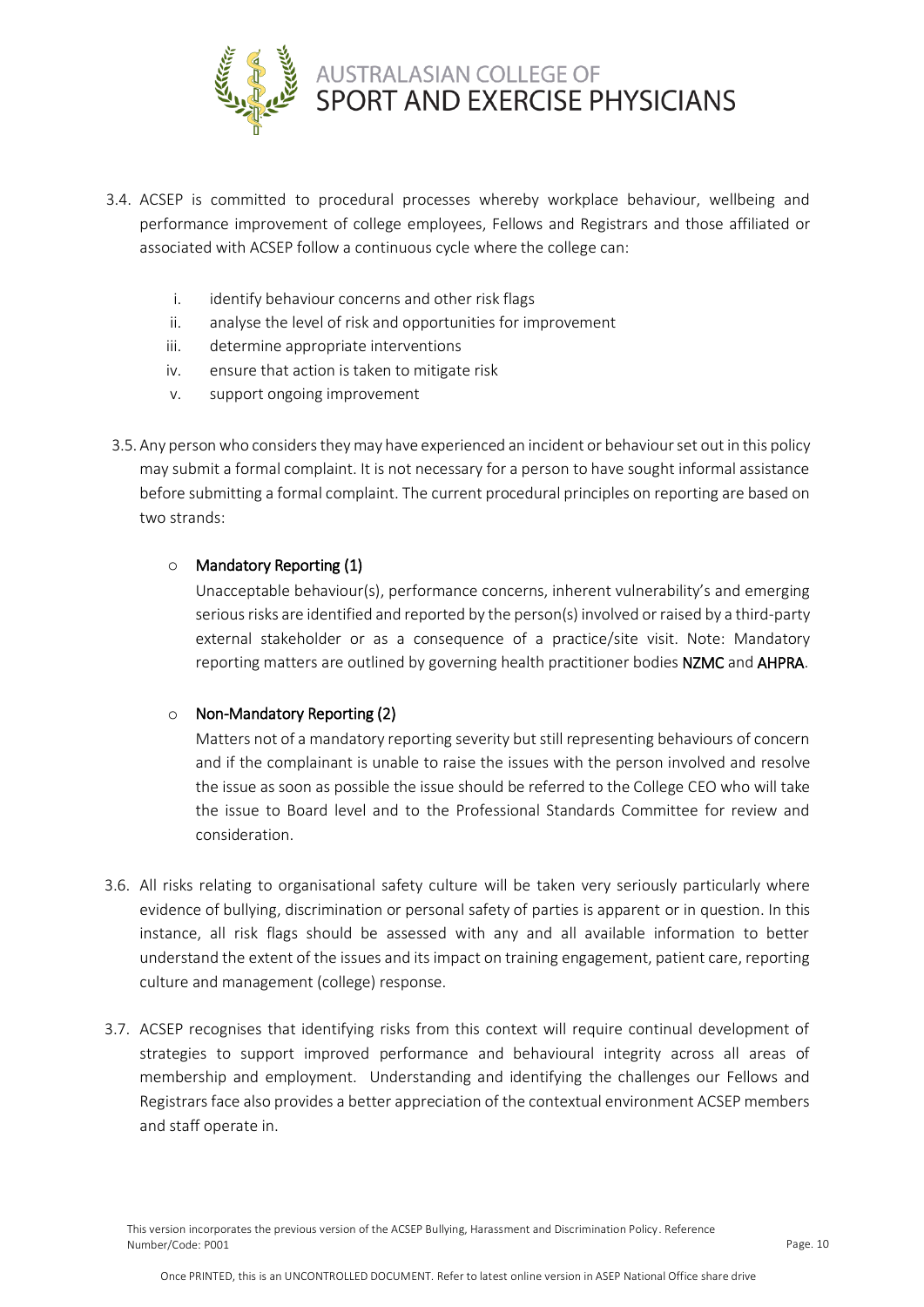

- 3.8. ACSEP staff, registrars and members have a responsibility to ensure they cooperate to maintain an environment free from inappropriate discrimination, harassment and bullying of the types set out above. These behaviours can cause distress, emotional and physical damage and interfere with an individual's work performance and career prospects and could definitively and detrimentally impact ACSEP's social reputation and the positive services our college provides to the community.
- 3.9. While employees and members are encouraged to use the options set out in this policy, they have a right to seek advice from and/or lodge a complaint with external bodies. Making a complaint to an external body does not preclude ACSEP from investigating a matter as set out in this policy, although the college will be mindful of the need to ensure co-operation with external agencies.

## **4. Consequences of Inappropriate Workplace Behaviour**

- 4.1. If persons are found guilty of inappropriate workplace behaviour including but not limited to bullying, harassment or discrimination, then appropriate action will be taken against them. This could include disciplinary action, immediate dismissal and/or reporting to the pertinent various government bodies or investigation by external independent review. Persons found guilty of this behaviour could face any of the following:
	- i. Formal apology
	- ii. Counselling
	- iii. Dismissal
	- iv. Disciplinary action under the ACSEP rules and constitution.

## **5. Complaints Process**

- 5.1. Any initial inquiries or complaints about the College's handling of personal information or processes as outlined in this policy should be directed to the National Office on +61 3 9654 7672 or email [nationaloffice@acsep.or.au](mailto:nationaloffice@acsep.or.au) . For more severe complaints the reporting should be directed to the CEO of National Office ACSEP.
- 5.2. It is ACSEP policy that any adverse feedback (written or verbal) from membership or external personnel about college policy or procedures will be investigated thoroughly as per the most current version of the *P002 ACSEP Grievance Policy and Procedure.*
- 5.3. All parties involved will be notified either in writing or verbally of the outcome from the ACSEP National Office and for severe breaches, incidents may be referred to ACSEP Legal Counsel and Fair Work Australia or the Employment Relations Authority of New Zealand.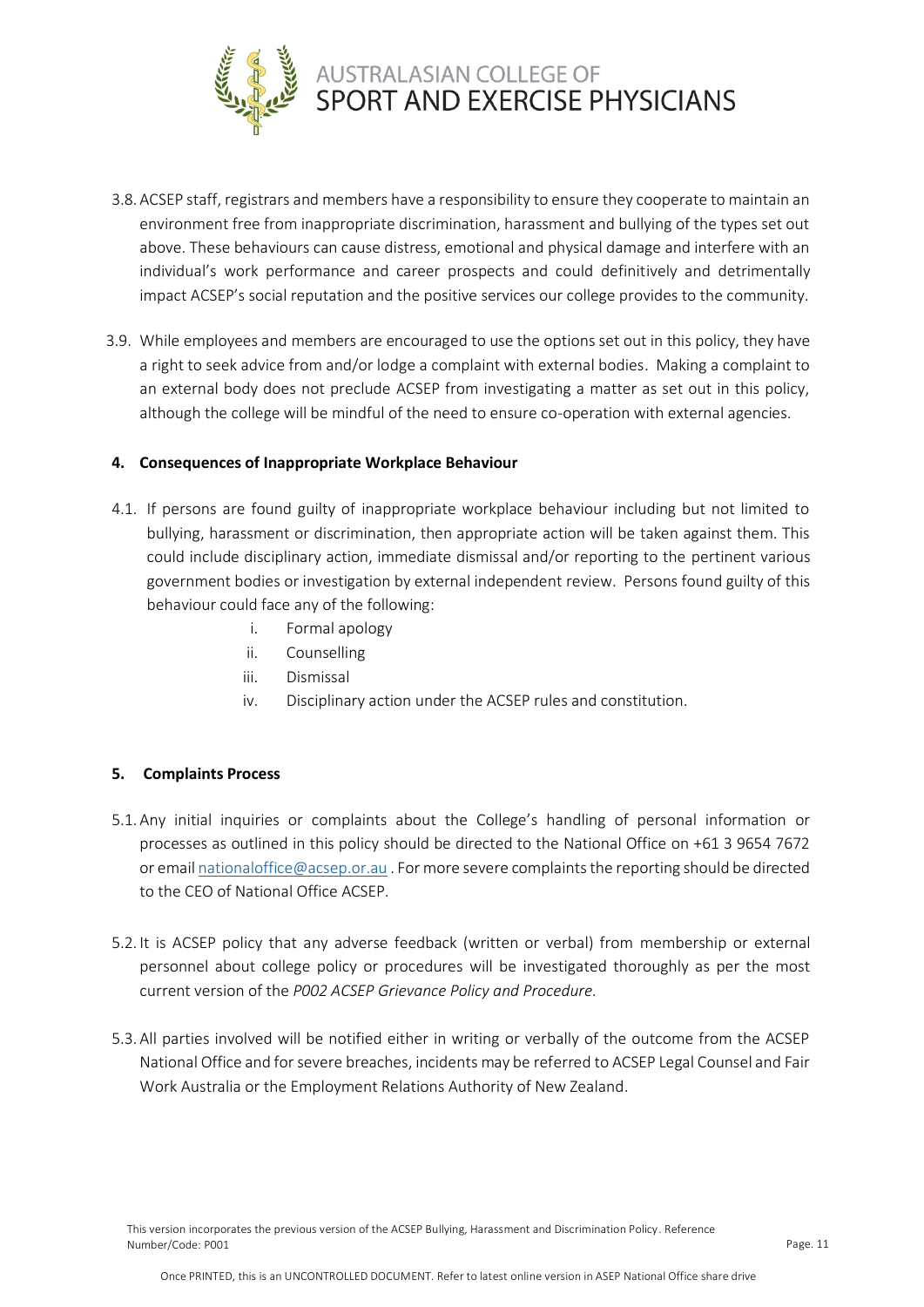

#### **6. Reporting**

No additional reporting outside of the scope of this policy is required. The college shall publish annually a report on college activities for membership reporting.

#### **7. Records Management**

Staff must maintain all records relevant to administering this policy in a recognised ACSEP record keeping system. Records will be managed and maintained at ACSEP in accordance to the P012 ACSEP Records Management Policy and associated procedures in line with Office of the Australian Information Commissione[r www.oaic.gov.au](http://www.oaic.gov.au/) and Office of the New Zealand Privacy Commissioner [www.privacy.org.nz](http://www.privacy.org.nz/)

## 8. **Related Legislation and Documents**

[ACSEP's professional polici](https://www.acsep.org.au/page/about/acsep-governance/acsep-policies)es online and at the National Office provide guidance to the college's Fellows and Registrars on standards of SEM practice and serve other purposes that the college deems appropriate. The documents are regularly reviewed and updated in accordance with changes in knowledge and practice. For further information or feedback about the ACSEP policies, please email [nationaloffice@acsep.org.au.](mailto:nationaloffice@acsep.org.au)

This policy having been written at National Office in Victoria Australia also supports compliance with the following legislation as amended:

- (a) *Age Discrimination Act 2004* (Cth);
- (b) *Australian Human Rights Commission Act 1986* (Cth);
- (c) *Charter of Human Rights and Responsibilities Act 2006* (Vic);
- (d) *Crimes Act 1958* (Vic);
- (e) *Child Wellbeing and Safety Act 2005 (Vic);*
- (f) *Disability Discrimination Act 1992* (Cth);
- (g) *Disability Standards for Education 2005* (Cth);
- (h) *Equal Opportunity Act 2010* (Vic);
- (i) *Fair Work Act 2009* (Cth);
- (j) *Financial Management Act 1994* (Vic);
- (k) *Fringe Benefits Tax Assessment Act 1986* (Cth);
- (l) *Independent Broad-based Anti-Corruption Commission Act 2011* (Vic);
- (m) *Occupational Health and Safety Act 2004* (Vic);
- (n) *Privacy and Data Protection Act 2014* (Vic);
- (o) *Protected Disclosure Act 2012* (Vic);
- (p) *Racial and Religious Tolerance Act 2001* (Vic);
- (q) *Racial Discrimination Act 1975* (Cth);
- (r) *Sex Discrimination Act 1984* (Cth);